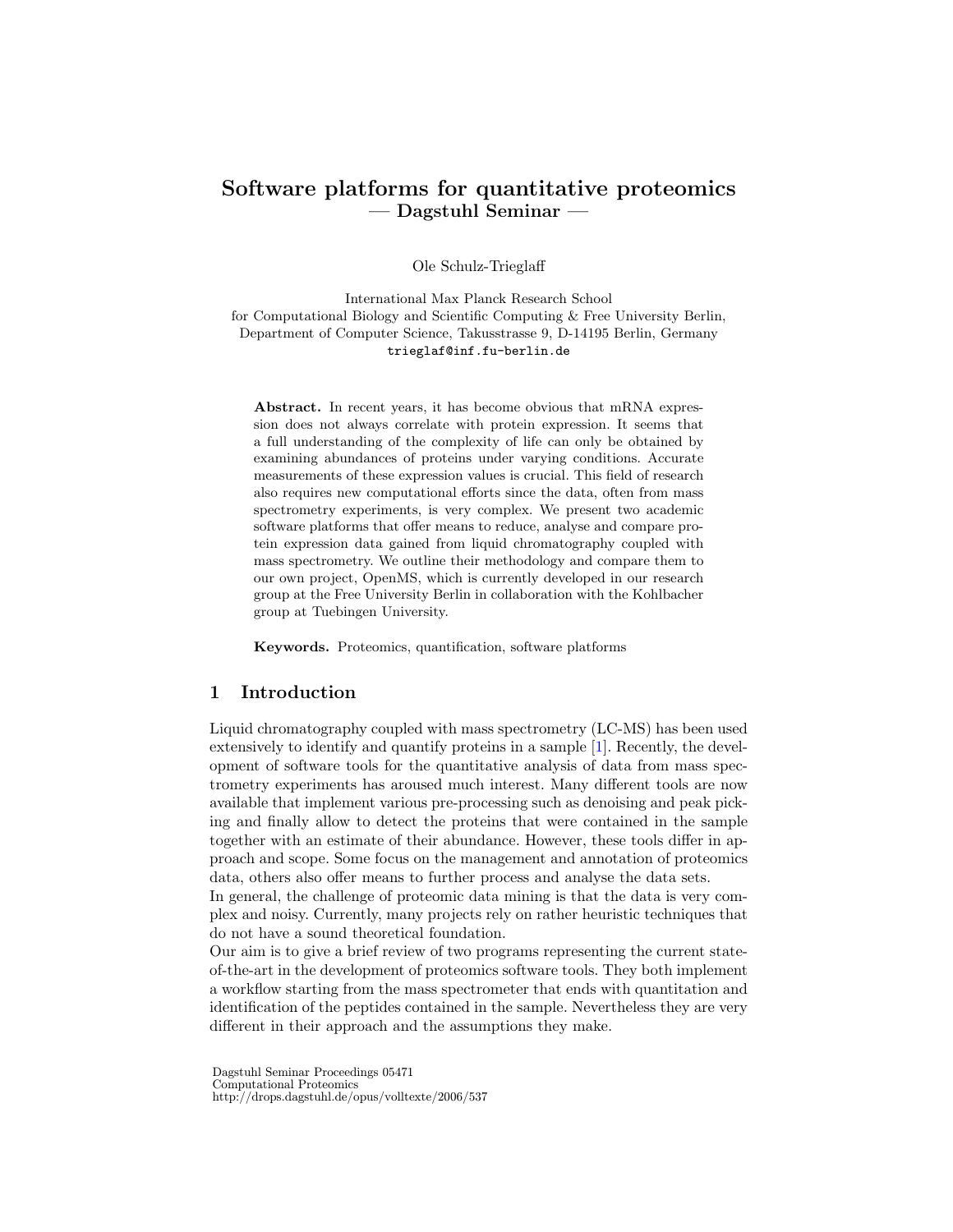### 2 Ole Schulz-Trieglaff

## 2 The Trans-Proteomic Pipeline

The Trans-Proteomic Pipeline (TPP) [\[2\]](#page-3-1) is a project of the Proteome Center at the Institute for Systems Biology in Seattle. This pipeline makes use of open XML file formats for storage of data at the raw spectral data, peptide, and protein levels. The TPP integrates other tools developed at the ISB into a coherent framework. Among these tools are PeptideProphet [\[3\]](#page-3-2) which validates peptides assigned to MS/MS spectra, *XPRESS* [\[4\]](#page-3-3) and *ASAPRatio* [\[5\]](#page-3-4) that quantify peptides and proteins in differentially labelled samples, Pep3D [\[6\]](#page-3-5) enables a view of the raw spectral data, and ProteinProphet [\[7\]](#page-3-6) infers sample proteins.

An example workflow would consist of the computation of probabilities provided by PeptideProphet and ProteinProphet serving as guides for interpretation of peptide and protein identifications, respectively. These probabilities can be used to predict the false positive error rates. The error rates can be used to compare the results from different peptide identification algorithms but also for the comparison of data sets generated by different researchers. Following this refinement of the results of standard identification algorithms, quantification on the peptide and protein level can be performed by ASAPRatio or XPRESS. Results at each step can visualised by Pep3D. The software SeachCombiner implements a voting scheme which takes the results from several peptide search engines into consideration. It assigns a score to each search result reflecting whether the corresponding peptide was also contained in the result lists of other search engines. Figure [1](#page-2-0) (left) shows the accuracy of PeptideProphet-computed peptide probabilities for an example data set in sliding window of 50 search results. The results show that for all three search engines, the probabilities estimated by Peptide-Prophet represent accurate estimates of the likelihood that search results in the data set are correct. The right plot shows the numbers of search results for an example data set filtered at a minimum PeptideProphet probability to achieve a predicted 2.5% error rate. The inset shows the numbers using Mascot results with probabilities adjusted by SearchCombiner to take into account the results of SEQUEST and COMET applied to the same data set. We can see that the application of SearchCombiner increased the number of peptides that were predicted by all three engines but also the number of peptides passing the error threshold of 2.5%. A major obstacle to the uniform proteomic analysis is the great heterogeneity of data formats. The TPP tries to deal with this problem by converting the data from different mass spectrometry instruments into a common data exchange format called mzXML. This XML implementation can deal with raw data but also picked peak data sets.

To summarize, the Trans-Proteomic Pipeline is a software platform that integrates several independent tools into a common framework. It implements visualisation tools and data exchange formats for each level of analysis. Nevertheless, the main emphasis of this project is on peptide identification and quantification. No pre-processing steps of the data are implemented but the software deals only with the data as it leaves the mass spectrometer.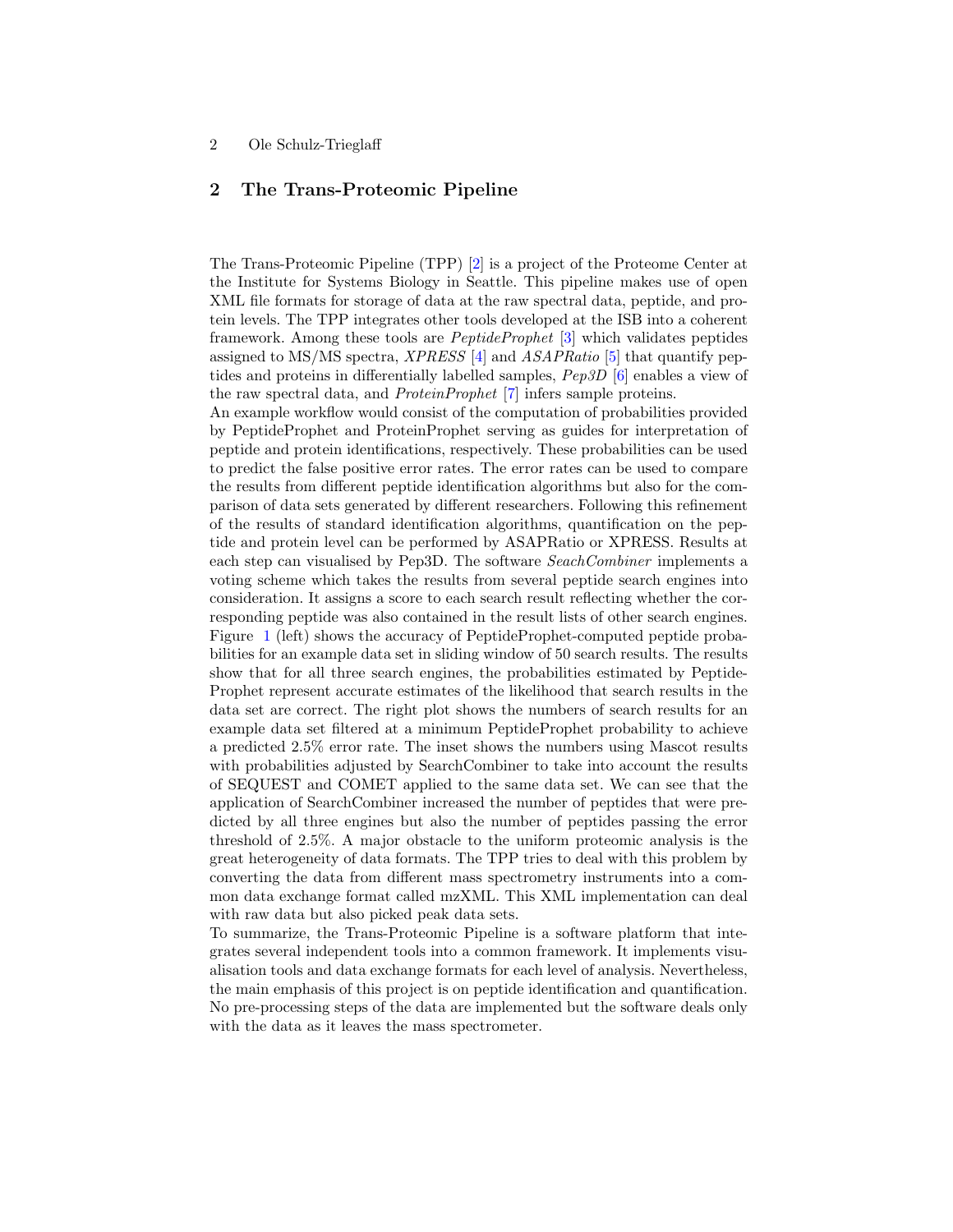

<span id="page-2-0"></span>Fig. 1. Accuracy of the PeptideProphet algorithm (left) and PeptideProphet results using the estimates from several peptide identification algorithms (right).

## 3 Informatics platform for global biomarker discovery

In contrast to the Trans-Proteomic Pipeline, this software does implement the whole workflow from feature detection to quantification and identification of peptides [\[8\]](#page-3-7). First, the peaks are rounded to the nearest integer and grouped into bins of  $(\pm 0.5$  Thompson). Smoothing is performed using moving averages. A threshold-based feature detection is performed by declaring peaks as features that have a intensity higher than a threshold. This threshold depends on the median of the intensity on the whole data set. To be declared as feature, the intensities of the neighbouring peaks need to be higher than a certain threshold as well.

In the next step, neighbouring peaks are grouped and assigned the same ID. Alignment of peaks is performed by searching for a linear transformation that maximises the number of overlapping peaks between two data sets. To find this transformation, an accelerated random search is performed. A certain "wobble" between the peaks is allowed i.e. a peak is allowed to move  $(1-2\% \text{ of total})$ scan headers) in order to find the nearest adjacent peak. Finally, identification of peptides in the sample is performed using the SEQUEST algorithm [\[9\]](#page-3-8) and quantification is performed by summing the intensities of peaks grouped in the feature detection step. According to Professor Radulovic (personal communication), no public release of this software is planned but a commercial version might be released in the near future.

#### 4 Summary and conclusions

Both software platforms that were presented in this extended abstract are of high quality and can be considered to represent the current state-of-the-art. We noticed that it is very difficult to make comprehensive statements of the performance of different computational methods since every researcher evaluates his or her results on a different data set. Currently, there no gold standard in Computational Proteomics, no reproducible data that is available to everyone and